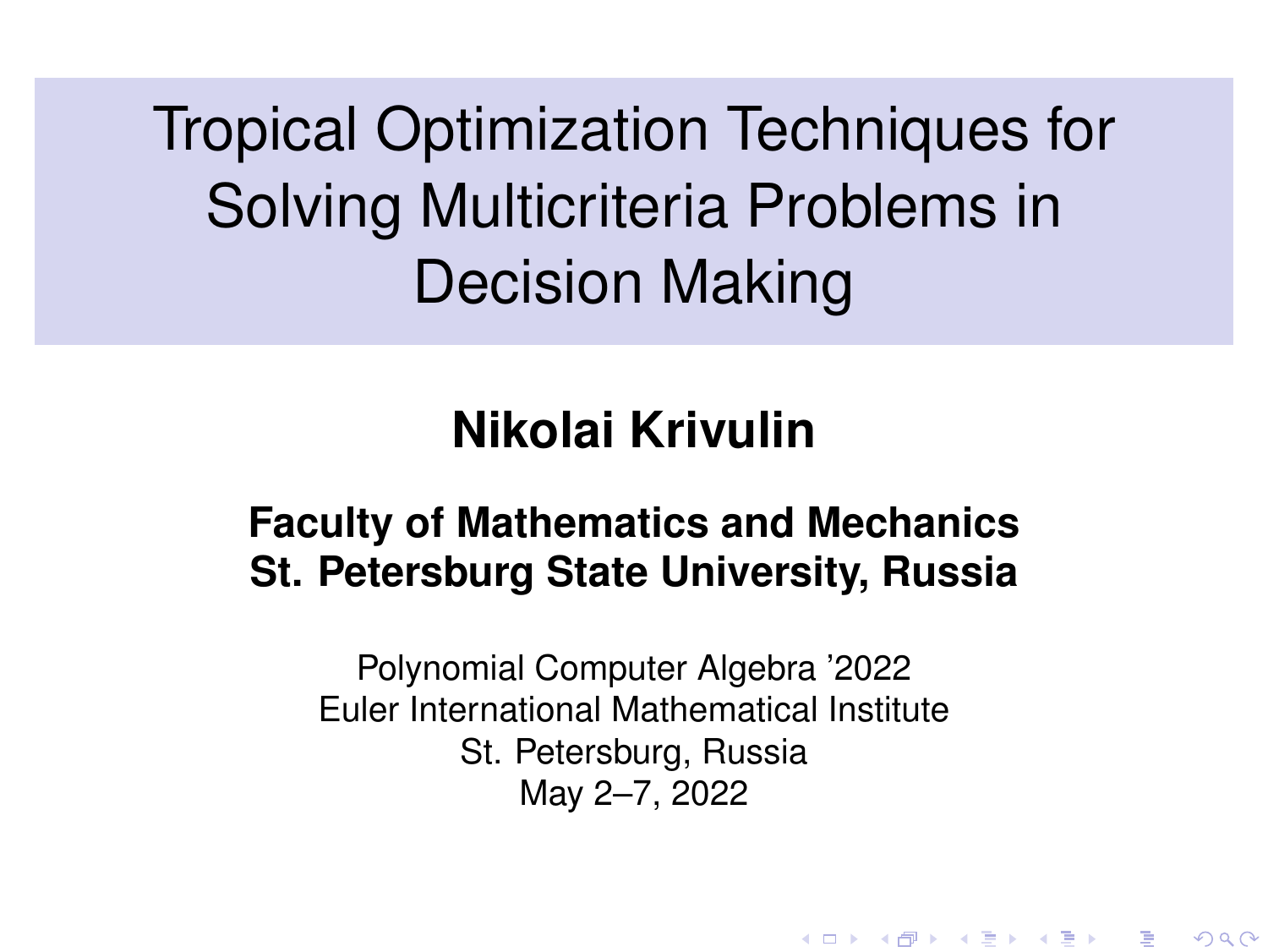## **Outline**

#### [Introduction](#page-2-0) [Tropical Optimization](#page-2-0)

#### [Pairwise Comparison Problems](#page-3-0)

[Single-Criterion Pairwise Comparison Problem](#page-3-0) [Multicriteria Pairwise Comparison Problem](#page-6-0)

#### [Tropical Solution of Multicriteria Problem](#page-7-0)

[Max-Algebra](#page-7-0) [Tropical Representation](#page-8-0) [Max-Ordering Solution](#page-9-0) [Lexicographic Ordering Solution](#page-11-0) [Lexicographic Max-Ordering Solution](#page-14-0)

#### [Conclusions](#page-17-0)

医毛囊 医毛囊 医心包

 $\Omega$ 

 $\leftarrow$   $\overline{m}$   $\rightarrow$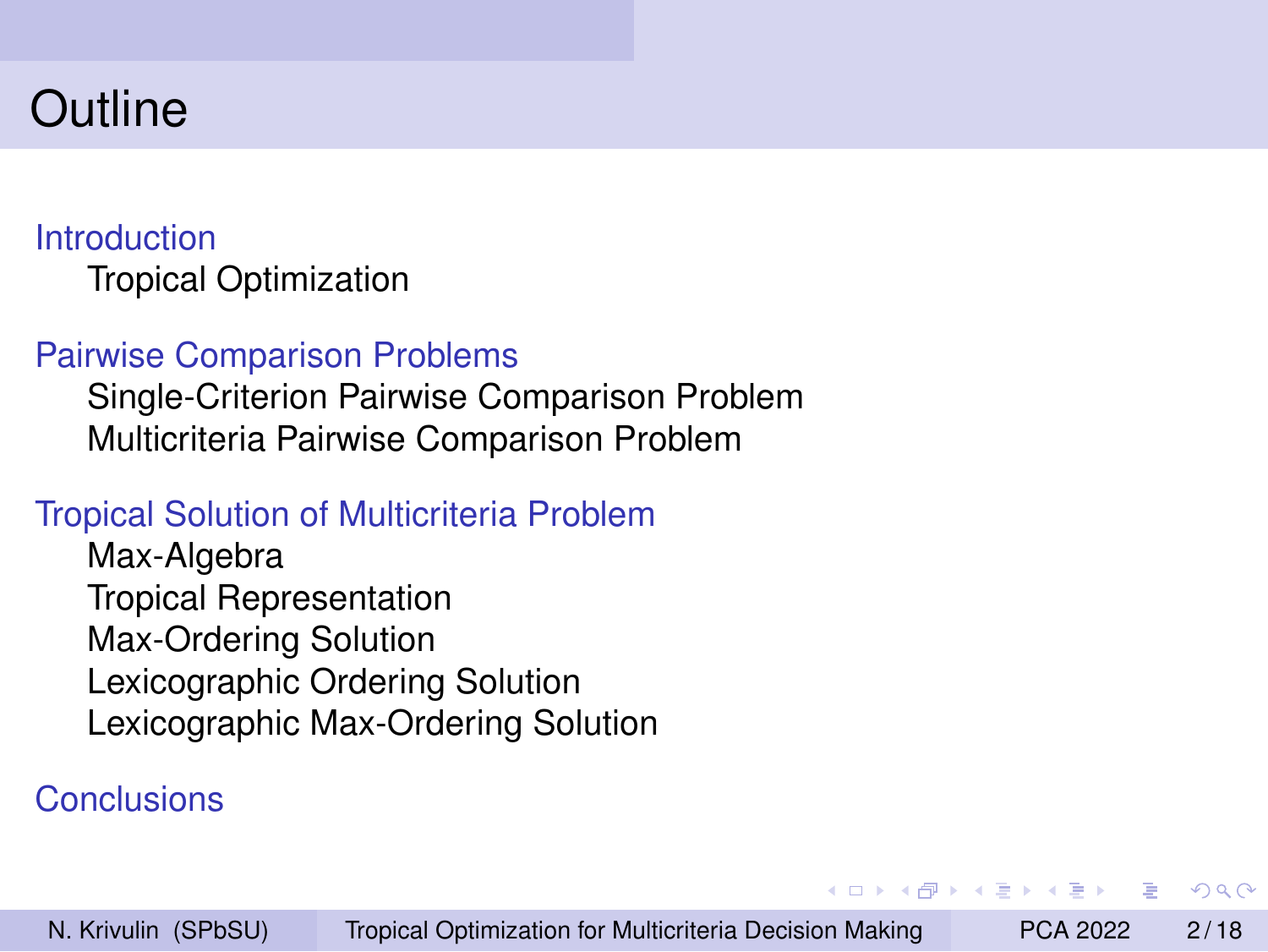# <span id="page-2-0"></span>Tropical Optimization

- ▶ Tropical optimization focuses on optimization problems that are formulated and solved in the framework of tropical algebra
- $\triangleright$  Tropical algebra is concerned with the theory and application of semirings and semifields with idempotent operations
- ▶ An operation is idempotent, if applied to operands of the same value, it returns this value as output (example:  $\max(x, x) = x$ )
- $\blacktriangleright$  Methods and techniques of tropical optimization find application in many areas to offer new solutions to various classical and novel problems
- ► As an application example one can consider decision-making problems of deriving ratings (priorities) of alternatives from pairwise comparisons

イロメ イ母メ イヨメ イヨメーヨー

 $QQ$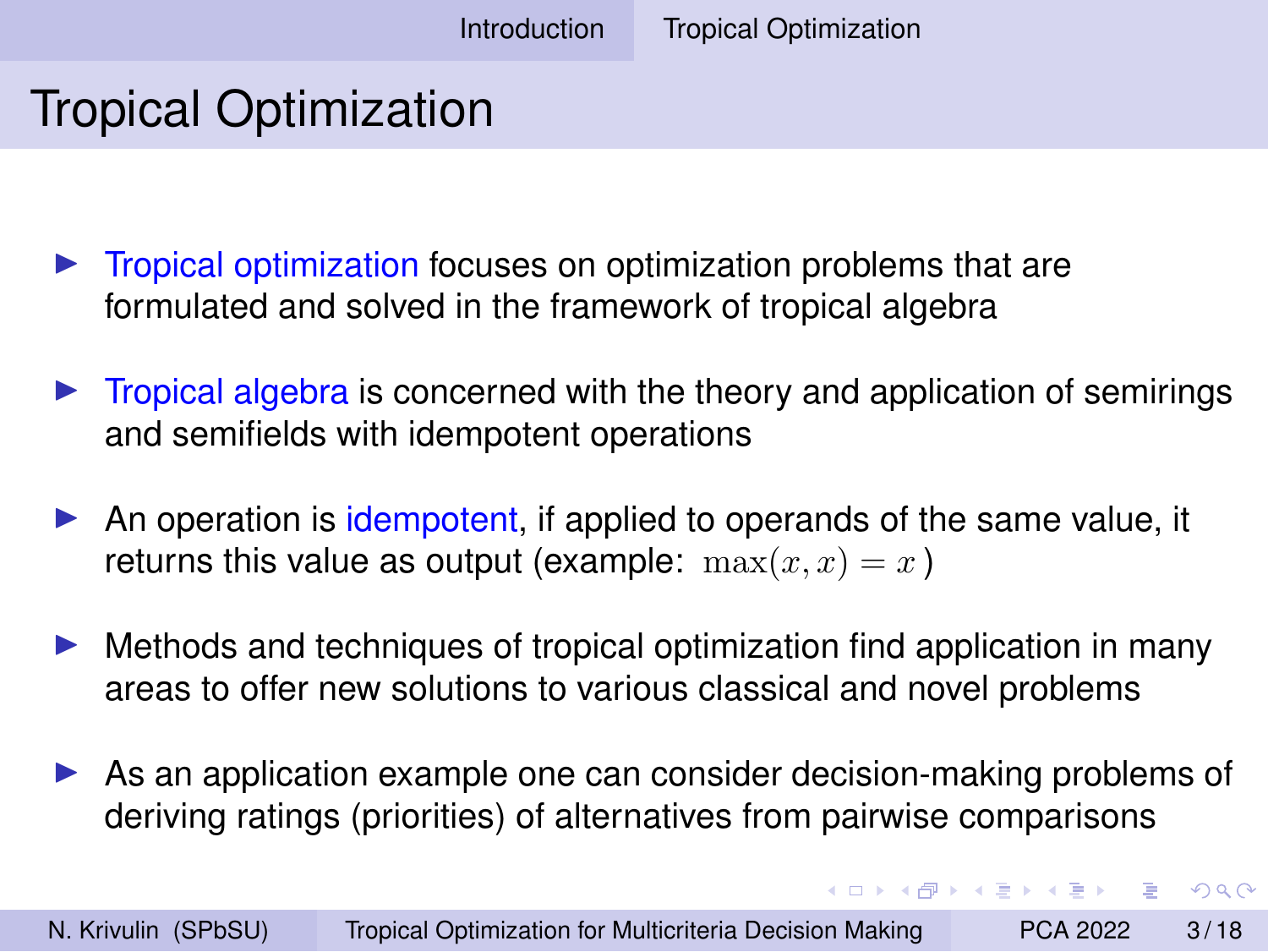**KORK ERREST ADAMS** 

#### <span id="page-3-0"></span>Single-Criterion Pairwise Comparison Problem

- $\triangleright$  Consider n alternatives of making a decision that are compared in pairs
- $\blacktriangleright$  This results in a pairwise comparison matrix  $\mathbf{C} = (c_{ij})$  where the entry  $c_{ij} > 0$  shows that alternative i is  $c_{ij}$  times more preferable than j
- $\blacktriangleright$  The matrix C is symmetrically reciprocal, i.e.  $c_{ij} = 1/c_{ji}$  for all  $i, j$
- Given a pairwise comparison matrix  $C$ , the problem of interest is to calculate individual ratings (scores, priorities, weights) of alternatives
- A pairwise comparison matrix C is consistent if  $c_{ij} = c_{ik}c_{kj}$  for all  $i, j, k$
- If a pairwise comparison matrix  $\mathbf{C} = (c_{ij})$  is consistent, then there exists a positive vector  $x = (x_i)$  such that  $c_{ii} = x_i/x_i$  for all  $i, j$
- $\triangleright$  Moreover, the vector x (defined up to a positive factor) can be taken as a vector of individual ratings of alternatives and thus solve the problem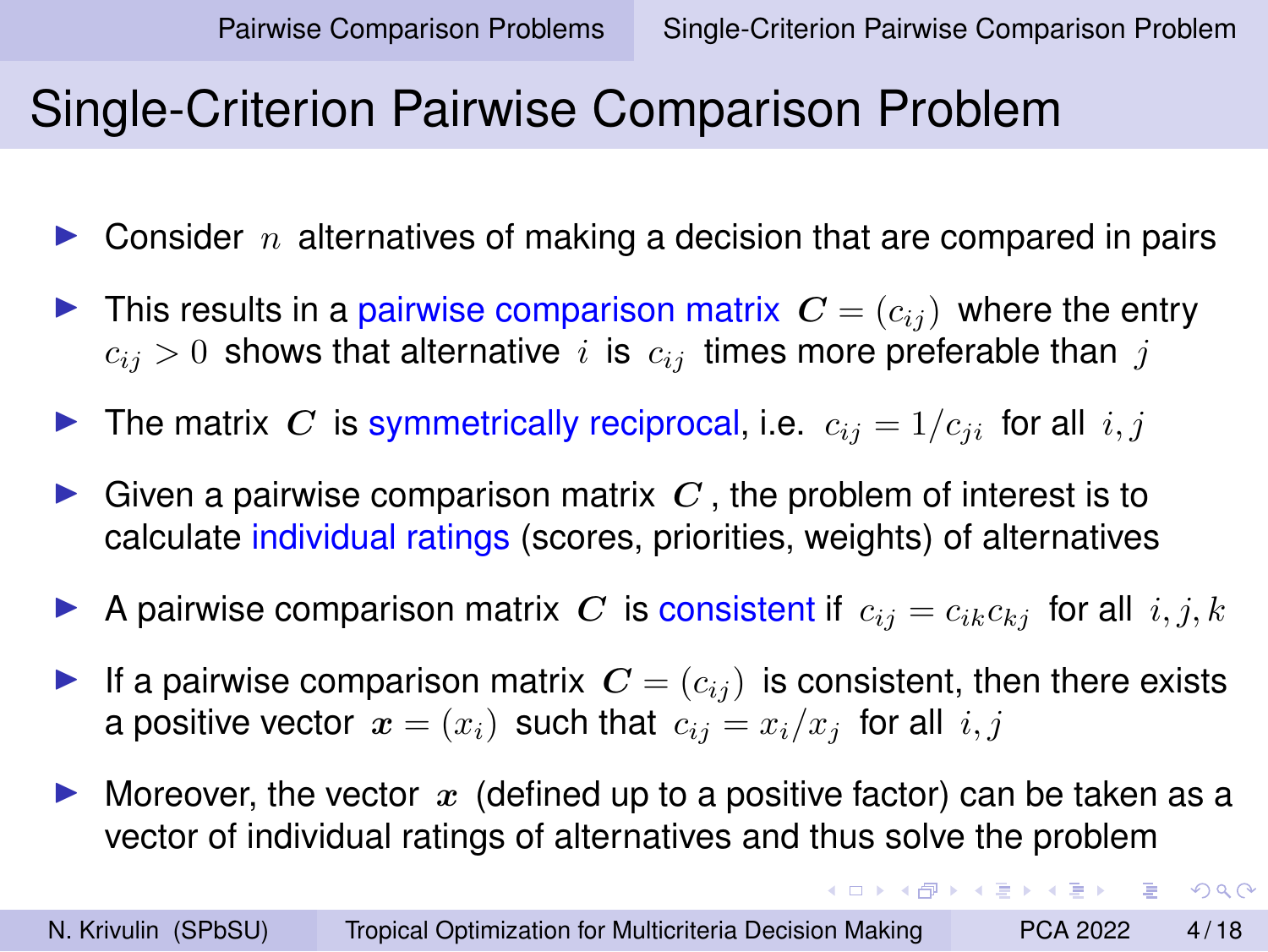$2990$ 

## Single-Criterion Pairwise Comparison Problem

- $\blacktriangleright$  The matrices of pairwise comparisons that appear in practice are usually inconsistent, which makes the problem of evaluating ratings nontrivial
- $\blacktriangleright$  The solution techniques include heuristic methods that do not quarantee the optimality of solution, but offer results acceptable in practice
- $\triangleright$  There are approximation methods that provide mathematically justified optimal solutions, which however can involve difficult computations
- $\blacktriangleright$  The log-Chebyshev approximation technique, which minimizes the Chebyshev distance in logarithmic scale, leads to the problem

$$
\min_{\mathbf{x} > \mathbf{0}} \quad \max_{1 \le i, j \le n} \left| \log c_{ij} - \log \frac{x_i}{x_j} \right|
$$

◮ Observing that the logarithm to a base greater than 1 monotonically increases, one can reduce the problem to that in the form

$$
\min_{\pmb{x} > \pmb{0}} \quad \max_{1 \le i,j \le n} \frac{c_{ij} x_j}{x_i}
$$

N. Krivulin (SPbSU) [Tropical Optimization for Multicriteria Decision Making](#page-0-0) PCA 2022 5/18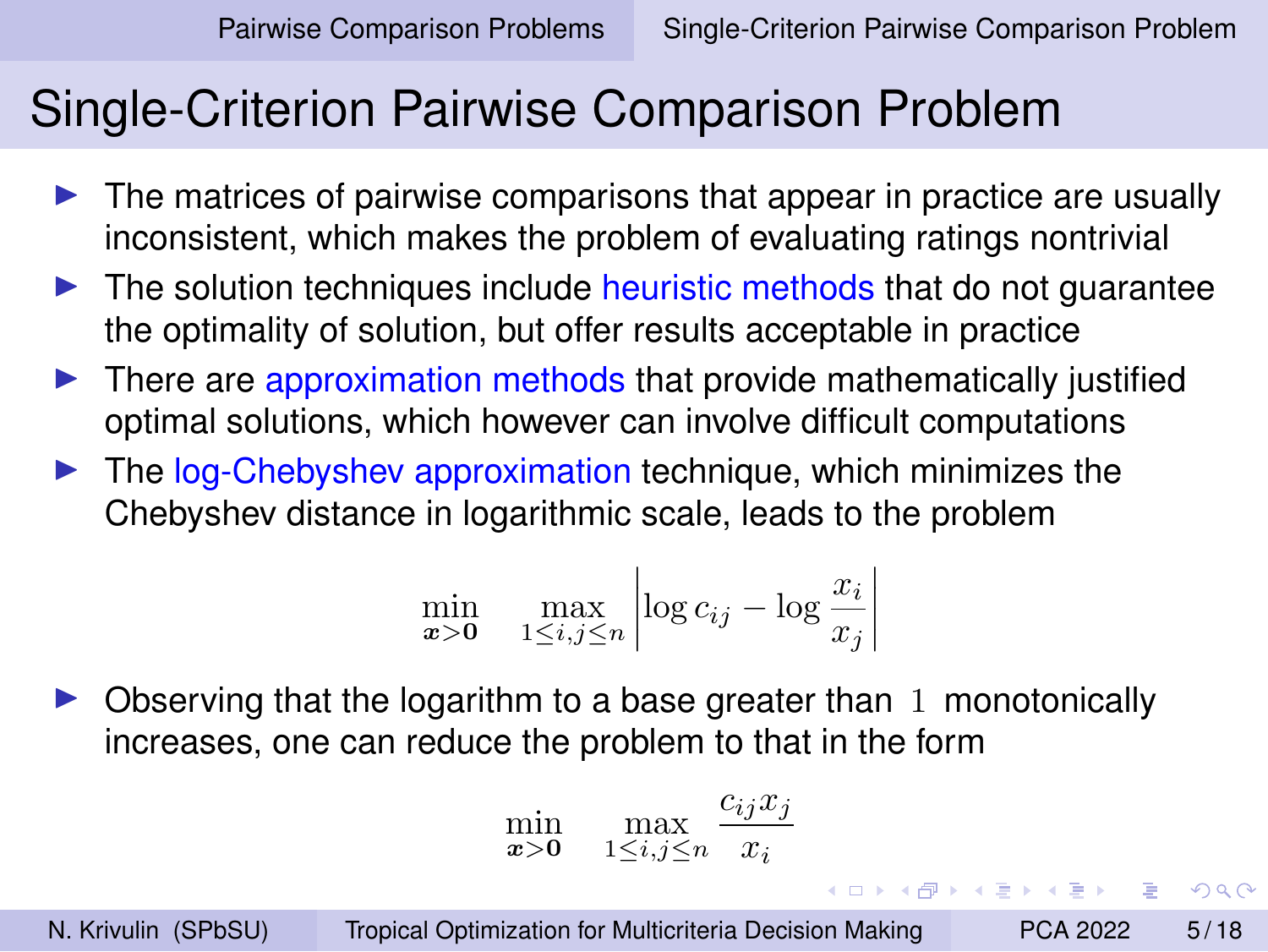KEL KALK KELKEL EL YAN

## <span id="page-5-0"></span>Single-Criterion Pairwise Comparison Problem

- ► Suppose that there are constraints imposed on the absolute ratings of alternatives in the form of two-sided bounds on ratios between the ratings
- ► Given a matrix  $\mathbf{B} = (b_{ij})$  where  $b_{ij} \geq 0$  shows that alternative i must be not less than  $b_{ij}$  times better than j, the constraints are written as

$$
\max_{1 \le j \le n} b_{ij} x_j \le x_i, \qquad i = 1, \dots, n
$$

◮ Combining the objective function with the constraints yields the problem

$$
\min_{\mathbf{x} > \mathbf{0}} \max_{1 \le i, j \le n} \frac{c_{ij} x_j}{x_i};
$$
\n
$$
\text{s.t.} \max_{1 \le j \le n} b_{ij} x_j \le x_i, \qquad i = 1, \dots, n
$$

N. Krivulin (SPbSU) [Tropical Optimization for Multicriteria Decision Making](#page-0-0) PCA 2022 6/18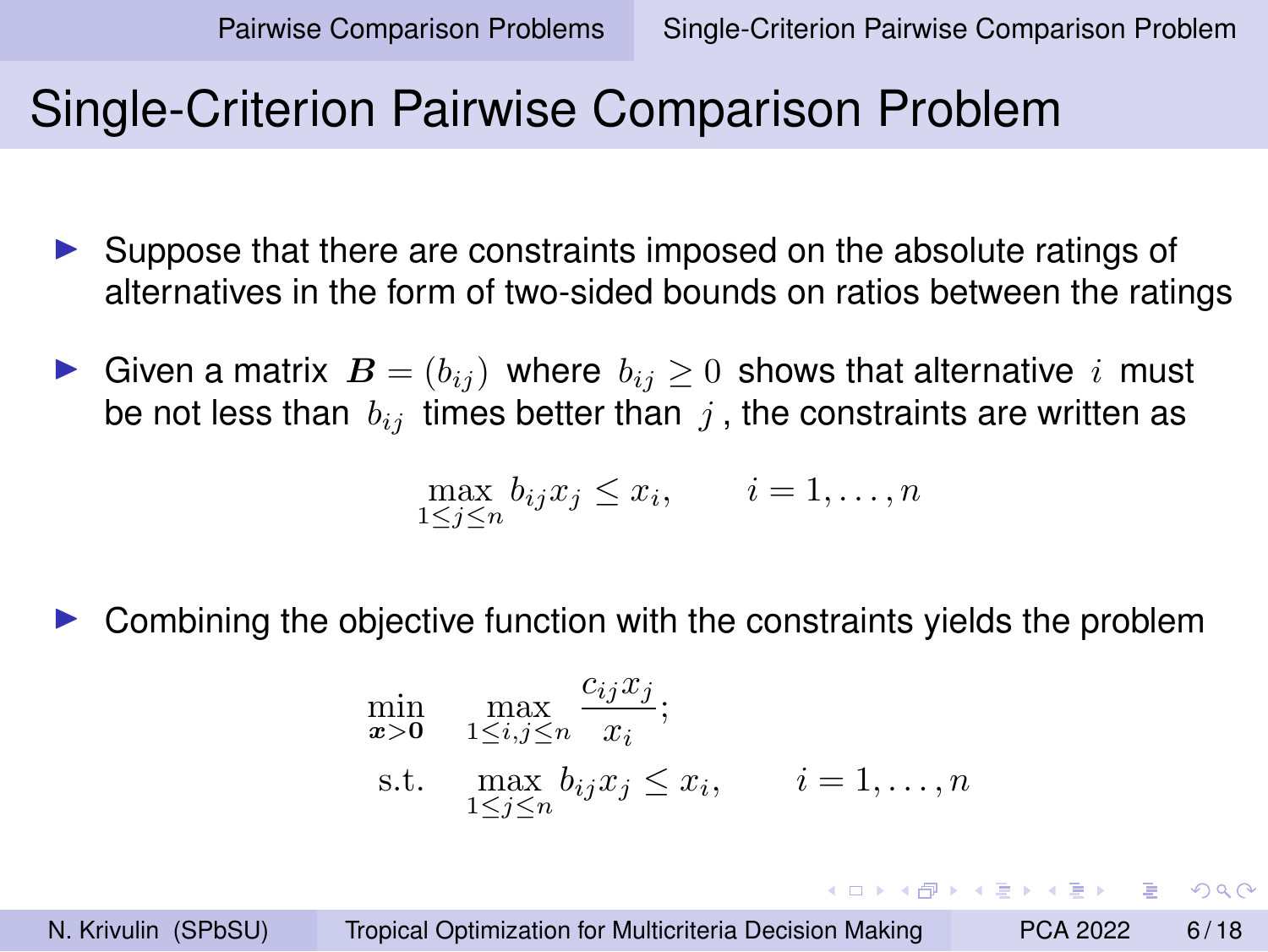# <span id="page-6-0"></span>Multicriteria Pairwise Comparison Problem

- Suppose n alternatives are compared in pairs according to  $m$  criteria
- Let  $C_l = (c_{ij}^{(l)})$  be a given matrix of pairwise comparisons of alternatives, obtained according to criterion  $l = 1, \ldots, m$
- Let  $B = (b_{ij})$  be a matrix of constraints on the ratings of alternatives
- Consider the problem of finding a vector  $x = (x_i)$  of the ratings
- ◮ Application of the log-Chebyshev approximation yields the problem

$$
\min_{\mathbf{x} > \mathbf{0}} \quad \left( \max_{1 \le i,j \le n} \frac{c_{ij}^{(1)} x_j}{x_i}, \dots, \max_{1 \le i,j \le n} \frac{c_{ij}^{(m)} x_j}{x_i} \right);
$$
\n
$$
\text{s.t.} \quad \max_{1 \le j \le n} b_{ij} x_j \le x_i, \qquad i = 1, \dots, n
$$

- $\blacktriangleright$  Below we consider solutions based on the max-ordering, lexicographic ordering and lexicographic max-ordering principles of optimality
- We offer complete analytical solutions that are obtained in the framework of tropical (idempotent) algebra in a compact [vec](#page-5-0)t[or](#page-7-0) [f](#page-5-0)[or](#page-6-0)[m](#page-7-0)  $000$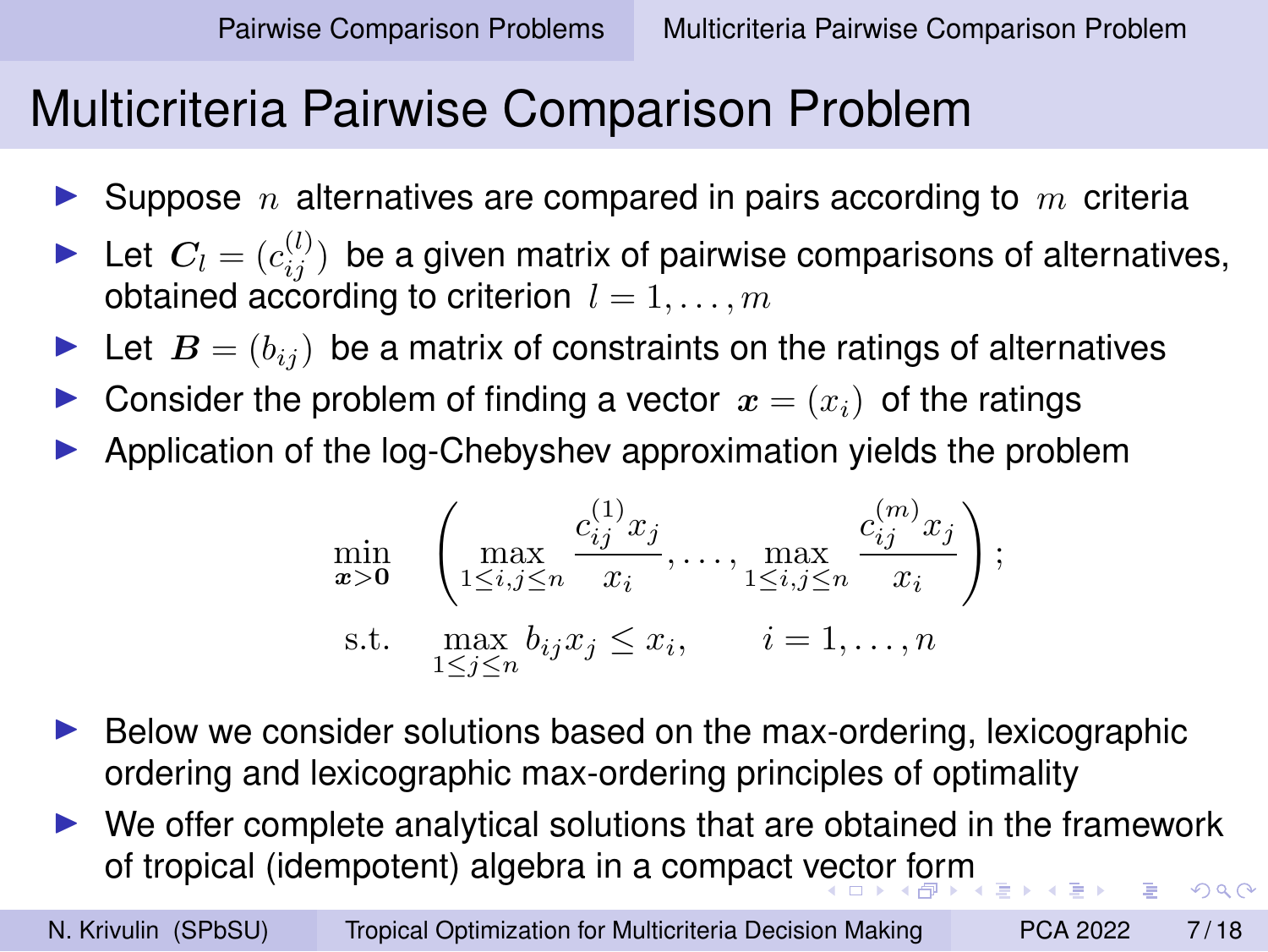# <span id="page-7-0"></span>Max-Algebra

- ► Max-algebra is the set of nonnegative reals equipped with addition  $\oplus$ defined as  $x \oplus y = \max(x, y)$ , and multiplication defined as usual
- Addition has the idempotent property:  $x \oplus x = \max(x, x) = x$ ; multiplication is invertible for all nonzero  $x$  and distributes over addition
- $\triangleright$  The matrix operations follow the standard rules with  $+$  replaced by  $\oplus$
- $\triangleright$  The zero vector denoted by 0, and identity matrix denoted by I are of the same form as in the conventional algebra
- $\blacktriangleright$  For any square matrix  $A = (a_{ij})$  of order n, the trace is given by

 $\mathrm{tr}\,\bm{A}=a_{11}\oplus\cdots\oplus a_{nn}$ 

- $\triangleright$  The power notation indicates repeated multiplication of a matrix by itself
- A tropical analogue of the matrix determinant is defined as

$$
\text{Tr}(\bm{A}) = \text{tr}\,\bm{A} \oplus \cdots \oplus \text{tr}\,\bm{A}^n
$$

If  $\text{Tr}(A) < 1$ , then the Kleene star operator is calculated as

$$
\bm{A}^* = \bm{I} \oplus \bm{A} \oplus \cdots \oplus \bm{A}^{n-1}
$$

N. Krivulin (SPbSU) [Tropical Optimization for Multicriteria Decision Making](#page-0-0) PCA 2022 8/18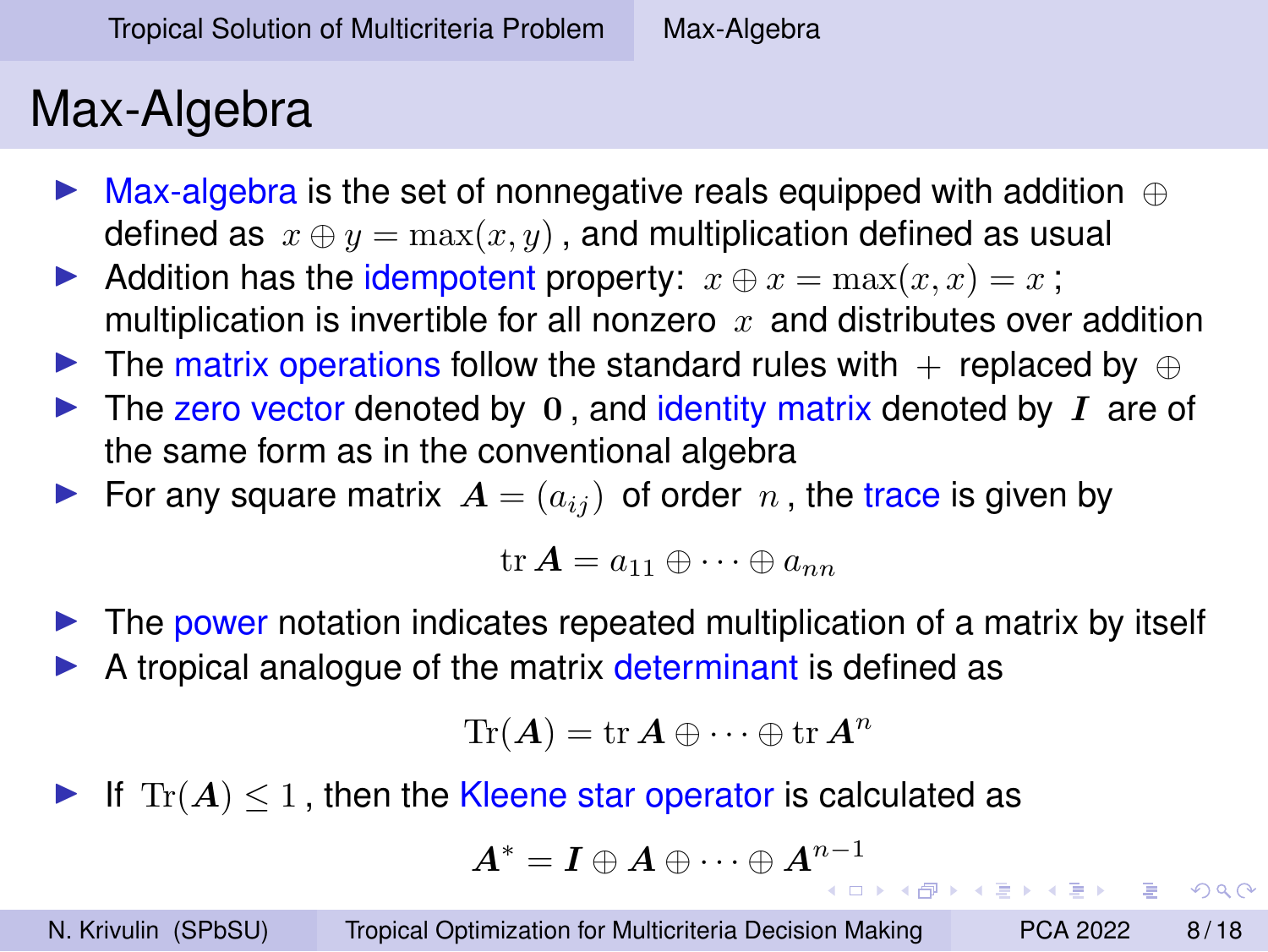# <span id="page-8-0"></span>Tropical Representation

Conventional algebra representation:

Max-algebra scalar representation:

Max-algebra vector representation:

$$
\max_{1 \le i,j \le n} \frac{c_{ij}x_j}{x_i} \qquad \qquad \bigoplus_{1 \le i,j \le n} x_i^{-1}c_{ij}x_j \qquad \qquad x^- C x
$$
\n
$$
\max_{1 \le j \le n} b_{ij}x_j \le x_i \qquad \qquad \bigoplus_{1 \le j \le n} b_{ij}x_j \le x_i \qquad \qquad Bx \le x
$$

Representation of the multicriteria optimization problem:

$$
\min_{\mathbf{x} > \mathbf{0}} \left( \max_{1 \le i,j \le n} \frac{c_{ij}^{(1)} x_j}{x_i}, \dots, \max_{1 \le i,j \le n} \frac{c_{ij}^{(m)} x_j}{x_i} \right);
$$
\n \text{(conventional algebra)}

\ns.t.

\n
$$
\max_{1 \le j \le n} b_{ij} x_j \le x_i, \quad i = 1, \dots, n
$$
\n
$$
\min_{\mathbf{x} > \mathbf{0}} (\mathbf{x} - \mathbf{C}_1 \mathbf{x}, \dots, \mathbf{x} - \mathbf{C}_m \mathbf{x});
$$
\n
$$
\text{ s.t. } \mathbf{Bx} \le \mathbf{x}
$$
\n(max-algebra)

\n
$$
\text{max-algebra}
$$

N. Krivulin (SPbSU) [Tropical Optimization for Multicriteria Decision Making](#page-0-0) PCA 2022 9/18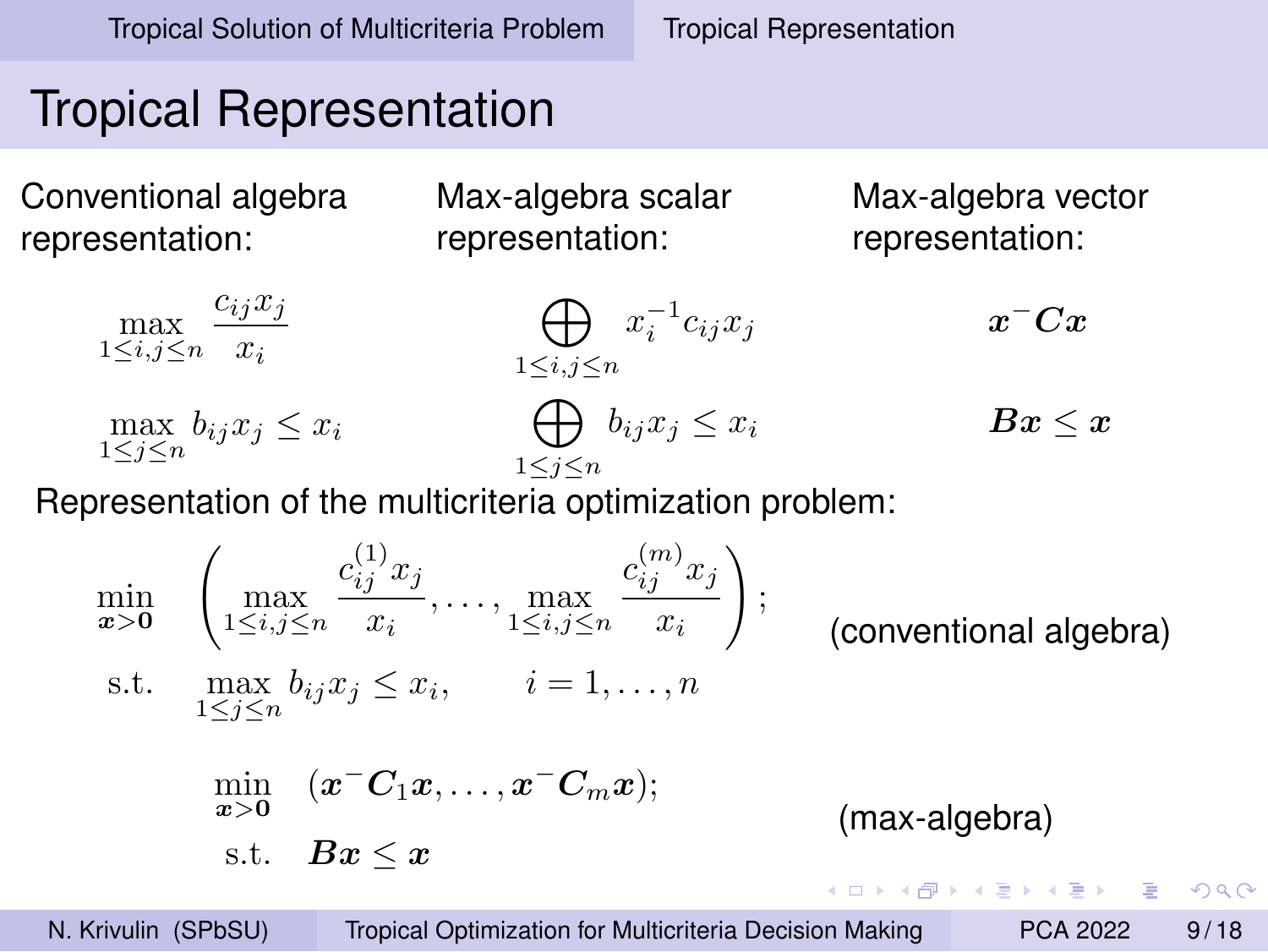# <span id="page-9-0"></span>Max-Ordering Solution

- ◮ The max-ordering multicriteria optimization technique aims at minimizing the worst value of the scalar objectives in the vector objective function
- $\blacktriangleright$  This results in replacing the vector objective function by a function of maximum of the vector components, known as Chebyshev scalarization
- ◮ Application of Chebyshev scalarization yields the scalar objective function

$$
\max_{1 \le l \le m} \max_{1 \le i, j \le n} \frac{c_{ij}^{(l)} x_j}{x_i} = \max_{1 \le i, j \le n} \frac{c_{ij} x_j}{x_i}, \qquad c_{ij} = \max_{1 \le l \le m} c_{ij}^{(l)}
$$

◮ The max-ordering optimality principle leads to the constrained problem

$$
\min_{\mathbf{x} > \mathbf{0}} \quad \max_{1 \le i,j \le n} \frac{c_{ij} x_j}{x_i};
$$
\n
$$
\text{s.t.} \quad \max_{1 \le j \le n} b_{ij} x_j \le x_i, \qquad i = 1, \dots, n
$$

The max-ordering solution is known to be week Pareto-optimal for the original multicriteria problem, and becomes Pareto optimal if it is unique

N. Krivulin (SPbSU) [Tropical Optimization for Multicriteria Decision Making](#page-0-0) PCA 2022 10/18

 $QQ$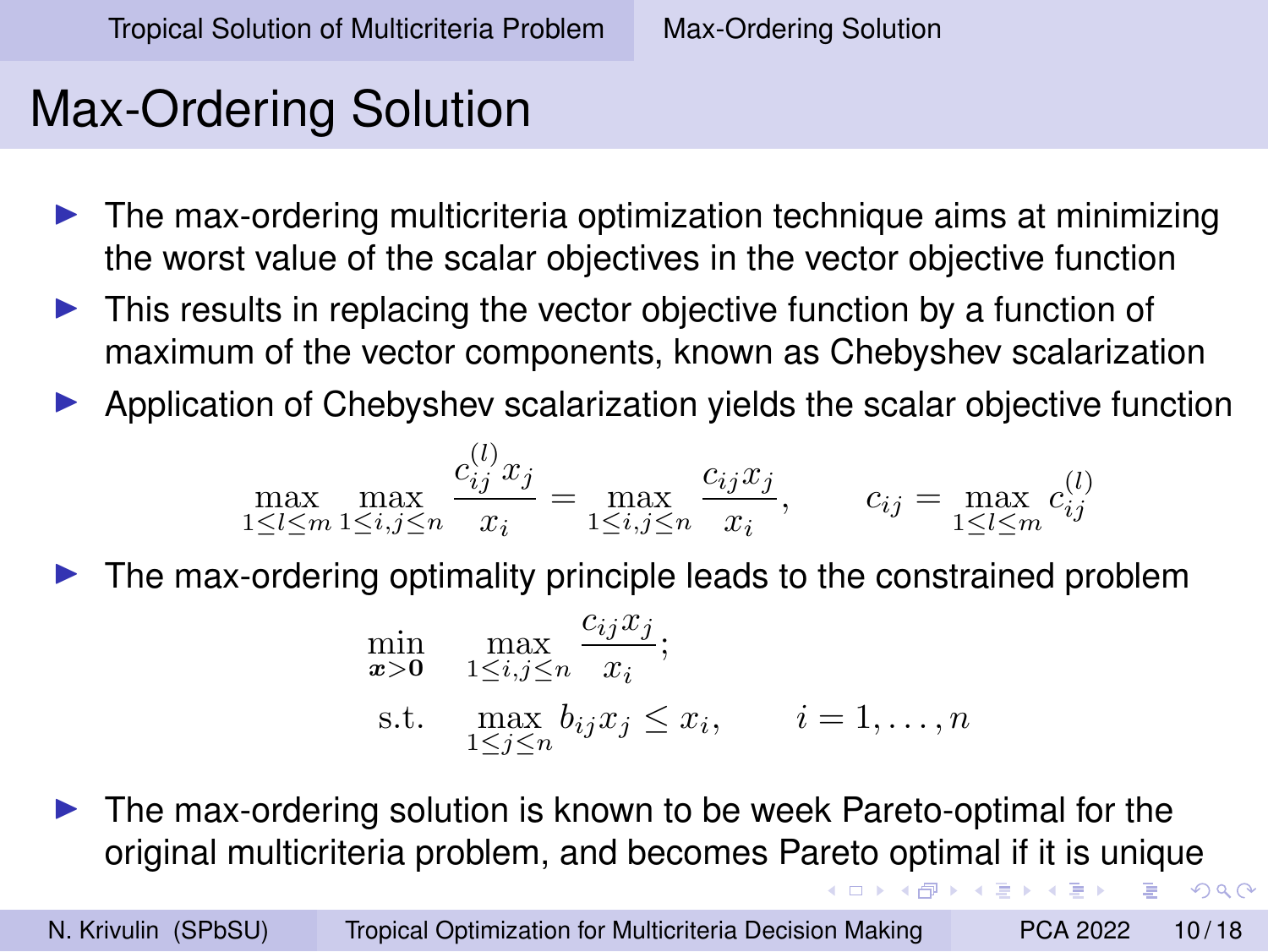# Max-Ordering Solution

#### **Theorem**

Let  $C_l$  for all  $l = 1, \ldots, m$  be matrices such that  $\text{Tr}(C_l) \neq 0$  , and  $\boldsymbol{B}$  be a *matrix such that*  $Tr(B) \leq 1$ . With  $A = C_1 \oplus \cdots \oplus C_m$ , define the scalar

$$
\theta = \bigoplus_{k=1}^n \bigoplus_{0 \leq i_1 + \dots + i_k \leq n-k} \operatorname{tr}^{1/k}(\boldsymbol{A}\boldsymbol{B}^{i_1} \cdots \boldsymbol{A}\boldsymbol{B}^{i_k}).
$$

*Then, all max-ordering solutions of the problem are given by*

$$
\boldsymbol{x} = (\theta^{-1}\boldsymbol{A}\oplus\boldsymbol{B})^*\boldsymbol{u}, \qquad \boldsymbol{u}\neq \boldsymbol{0}
$$

N. Krivulin (SPbSU) [Tropical Optimization for Multicriteria Decision Making](#page-0-0) PCA 2022 11 / 18

K ロ ▶ K 何 ▶ K ヨ ▶ K ヨ ▶ ...

 $QQ$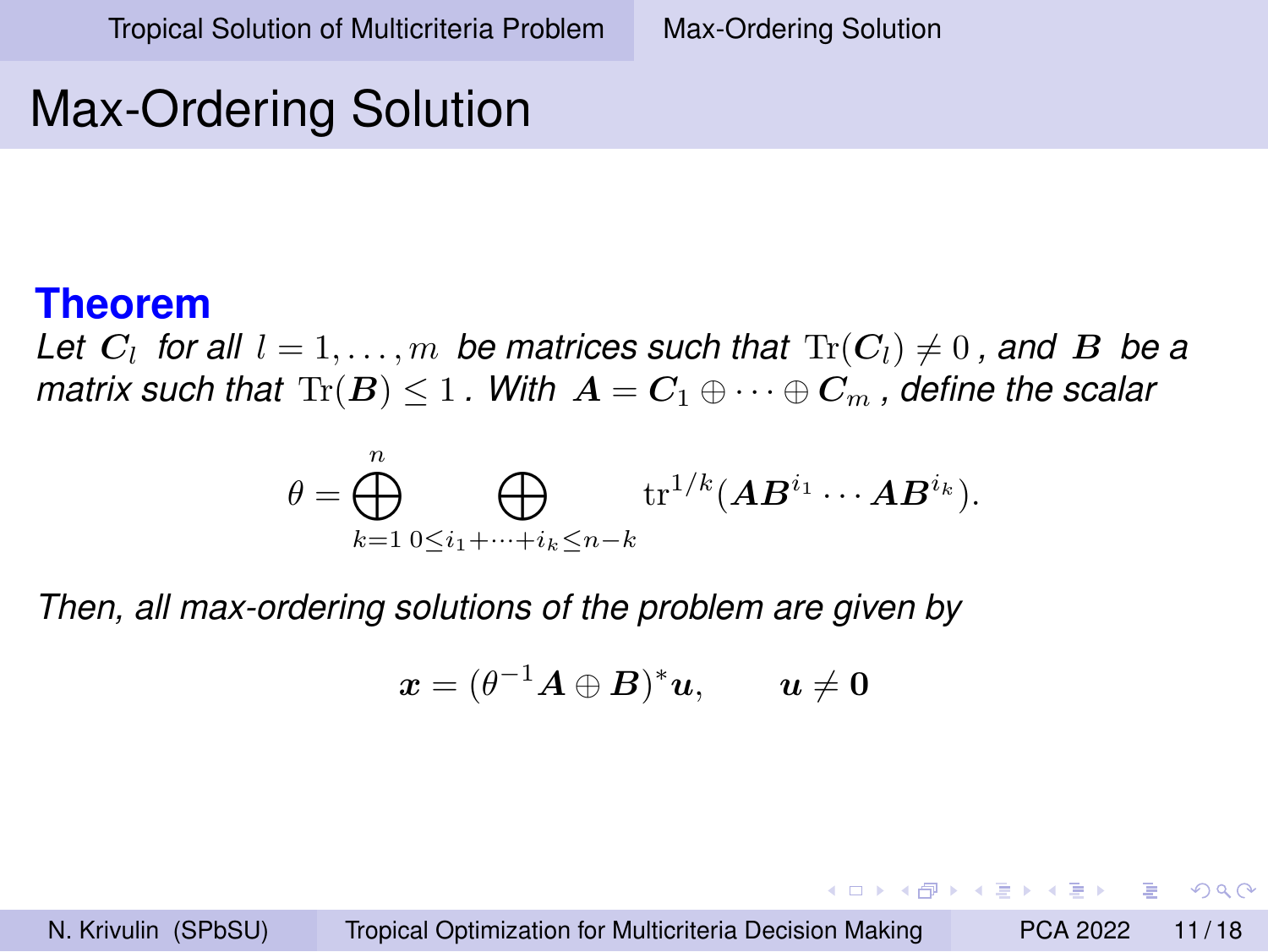K ロ ▶ K 何 ▶ K ヨ ▶ K ヨ ▶ ...

 $2990$ 

## <span id="page-11-0"></span>Lexicographic Ordering Solution

- $\blacktriangleright$  Lexicographic optimization considers the objective functions in a hierarchical order based on some ranking of objectives
- $\triangleright$  Suppose the objectives are numbered in such a way that objective 1 has the highest rank, objective 2 has the second highest and so on
- $\blacktriangleright$  The lexicographic approach first minimizes function 1 and examine the set of solutions to check whether the solution consists of a unique vector
- If the solution obtained is unique (up to a positive factor), it is taken as the solution of the overall multiobjective problem
- $\triangleright$  Otherwise function 2 is minimized over all solutions of the first problem, and the procedure continues until a unique solution is obtained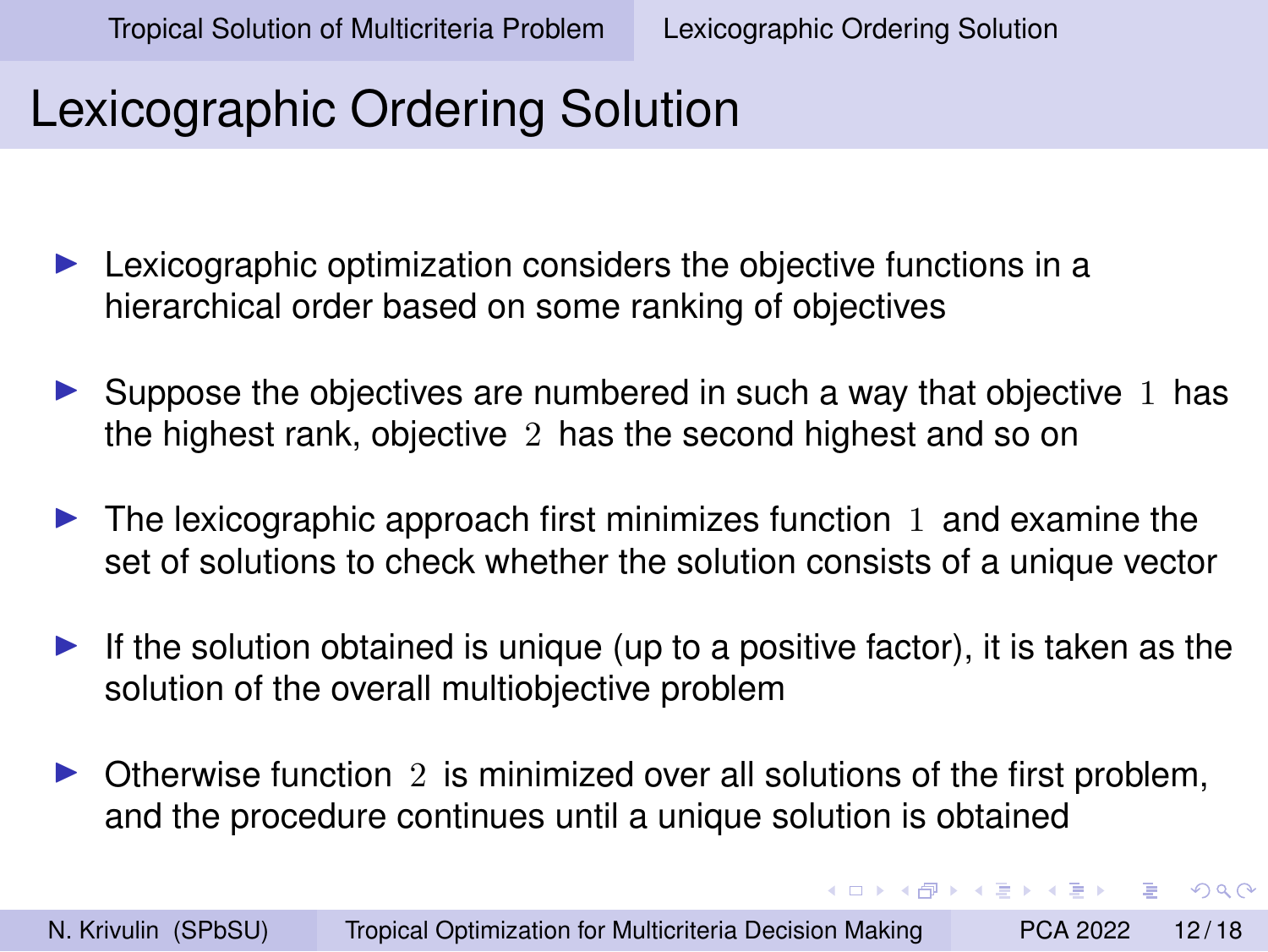**KORK ERREST ADAMS** 

## Lexicographic Ordering Solution

 $\triangleright$  To apply the lexicographic ordering technique, we first take the initial feasible solution set given by the inequality constraints as follows:

$$
X_0 = \left\{ \boldsymbol{x} > \boldsymbol{0} : \max_{1 \leq j \leq n} b_{ij} x_j \leq x_i, \quad i = 1, \dots, n \right\}
$$

Then, we obtain the solution set  $X<sub>s</sub>$  for each problem

$$
\min_{\mathbf{x}\in X_{s-1}} \max_{1\leq i,j\leq n} \frac{c_{ij}^{(s)} x_j}{x_i}, \qquad s=1,\ldots,m
$$

- $\blacktriangleright$  The solution procedure stops as soon as the set  $X_s$  consists of a single solution vector or all  $m$  scalar objective functions are examined
- $\blacktriangleright$  The last found set  $X_s$  is taken as the lexicographic solution

N. Krivulin (SPbSU) [Tropical Optimization for Multicriteria Decision Making](#page-0-0) PCA 2022 13/18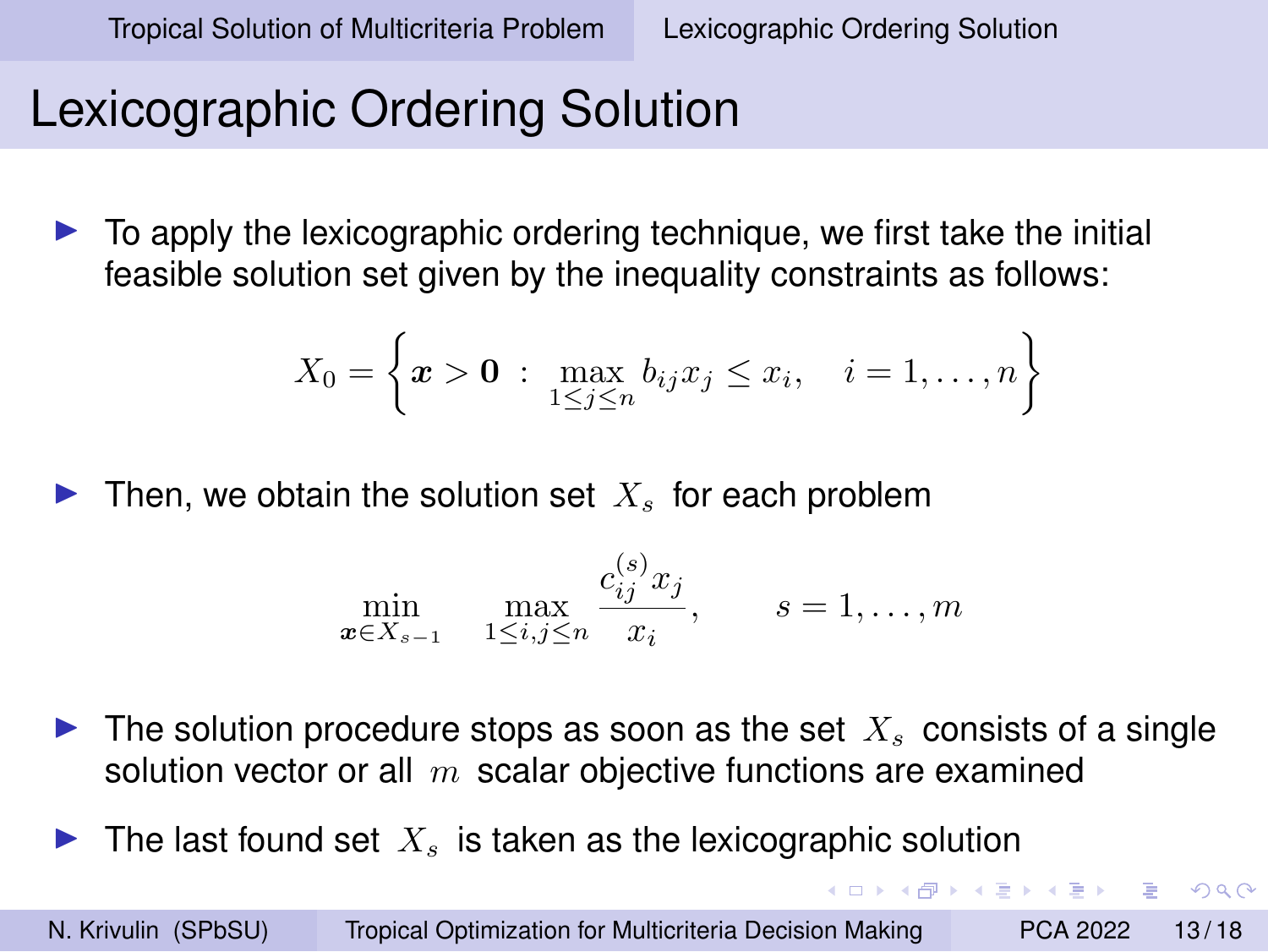K ロ ▶ K 何 ▶ K ヨ ▶ K ヨ ▶ ...

 $\equiv$   $\Omega$ 

## Lexicographic Ordering Solution

#### **Theorem**

Let  $C_l$  for all  $l = 1, \ldots, m$  be matrices such that  $\text{Tr}(C_l) \neq 0$  , and  $\boldsymbol{B}$  be a *matrix such that*  $Tr(B) \leq 1$ . With  $B_0 = B$ , define the recurrence relations

$$
\theta_s = \bigoplus_{k=1}^n \bigoplus_{0 \le i_1 + \dots + i_k \le n-k} \operatorname{tr}^{1/k} (C_s B_{s-1}^{i_1} \cdots C_s B_{s-1}^{i_k}),
$$
  

$$
B_s = \theta_s^{-1} C_s \oplus B_{s-1}, \qquad s = 1, \dots, m.
$$

*Then, all lexicographic ordering solutions of the problem are given by*

$$
\boldsymbol{x} = \boldsymbol{B}^*_m \boldsymbol{u}, \qquad \boldsymbol{u} \neq \boldsymbol{0}.
$$

Note that in practice the derivation of the solution can be stopped due to a unique solution obtained at some step  $s$  to avoid redundant computations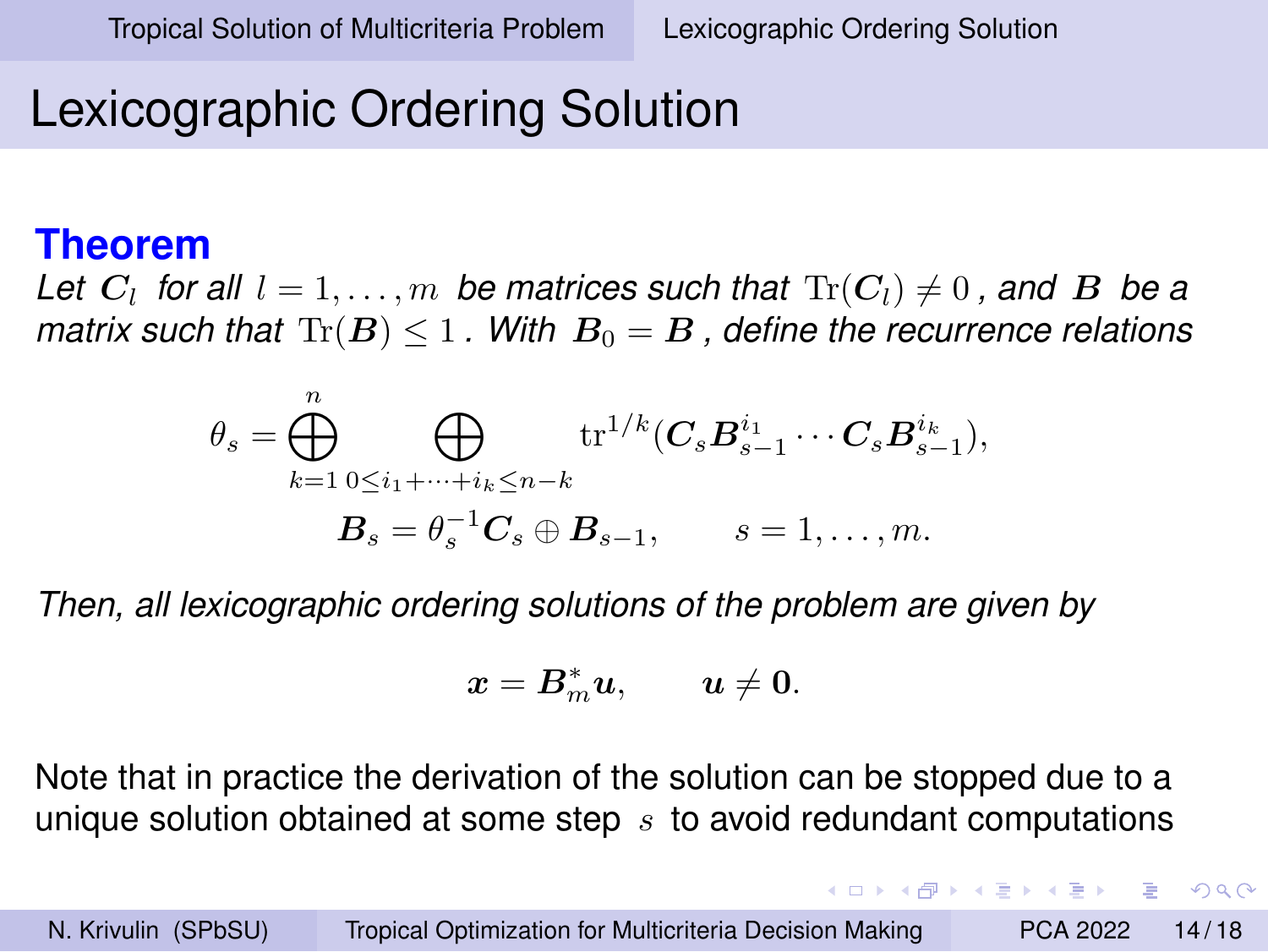イロト イ押 トイヨ トイヨト

 $2990$ 

## <span id="page-14-0"></span>Lexicographic Max-Ordering Solution

- $\triangleright$  This approach combines the lexicographic ordering and max-ordering into one procedure to improve the accuracy of the max-ordering approach
- $\blacktriangleright$  The technique involves several steps, each finding the max-ordering solution of a problem with less objectives and smaller feasible set
- $\blacktriangleright$  The first step coincides with the max-ordering solution of the constrained problem with  $m$  objectives and the feasible set given by the constraints
- $\blacktriangleright$  Each step takes the solution set from the previous step as a current feasible solution set and selects objectives that can be further minimized
- $\triangleright$  A scalar objective function is included in the current function if it has its minimum value over the current feasible set below the minimum obtained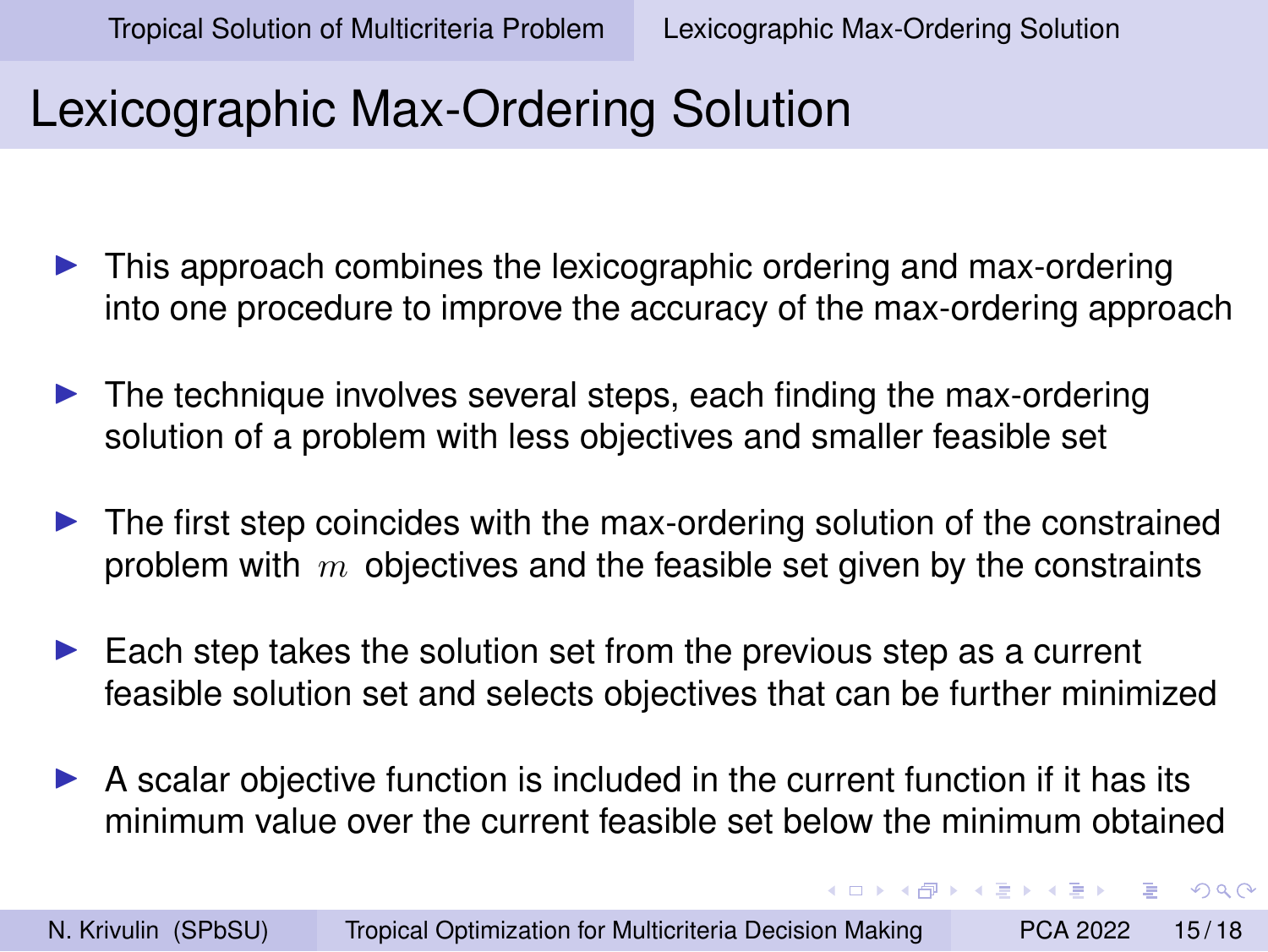$2990$ 

### Lexicographic Max-Ordering Solution

 $\blacktriangleright$  To describe the solution, we use the symbol  $I_s$  to denote the set of indices of scalar objective functions involved at step  $s$ , and set

$$
I_0 = \{1, ..., m\}, \qquad X_0 = \left\{ \boldsymbol{x} > \boldsymbol{0} : \max_{1 \leq j \leq n} b_{ij} x_j \leq x_i, \quad i = 1, ..., n \right\}
$$

 $\blacktriangleright$  We derive the minimum  $\theta_s$  and solution set  $X_s$  of the problem

$$
\min_{\bm{x} \in X_{s-1}} \max_{l \in I_{s-1}} \max_{1 \le i,j \le n} \frac{c_{ij}^{(l)} x_j}{x_i}, \qquad s = 1, \dots, m
$$

At each step  $s$ , we also define the index set

$$
I_s = \left\{ l \in I_{s-1} : \ \theta_s > \min_{\bm{x} \in X_s} \max_{1 \le i,j \le n} \frac{c_{ij}^{(l)} x_j}{x_i} \right\}.
$$

 $\blacktriangleright$  The procedure is completed if either the set  $X_s$  reduces to a single solution vector or the condition  $I_s = \emptyset$  holds

N. Krivulin (SPbSU) [Tropical Optimization for Multicriteria Decision Making](#page-0-0) PCA 2022 16/18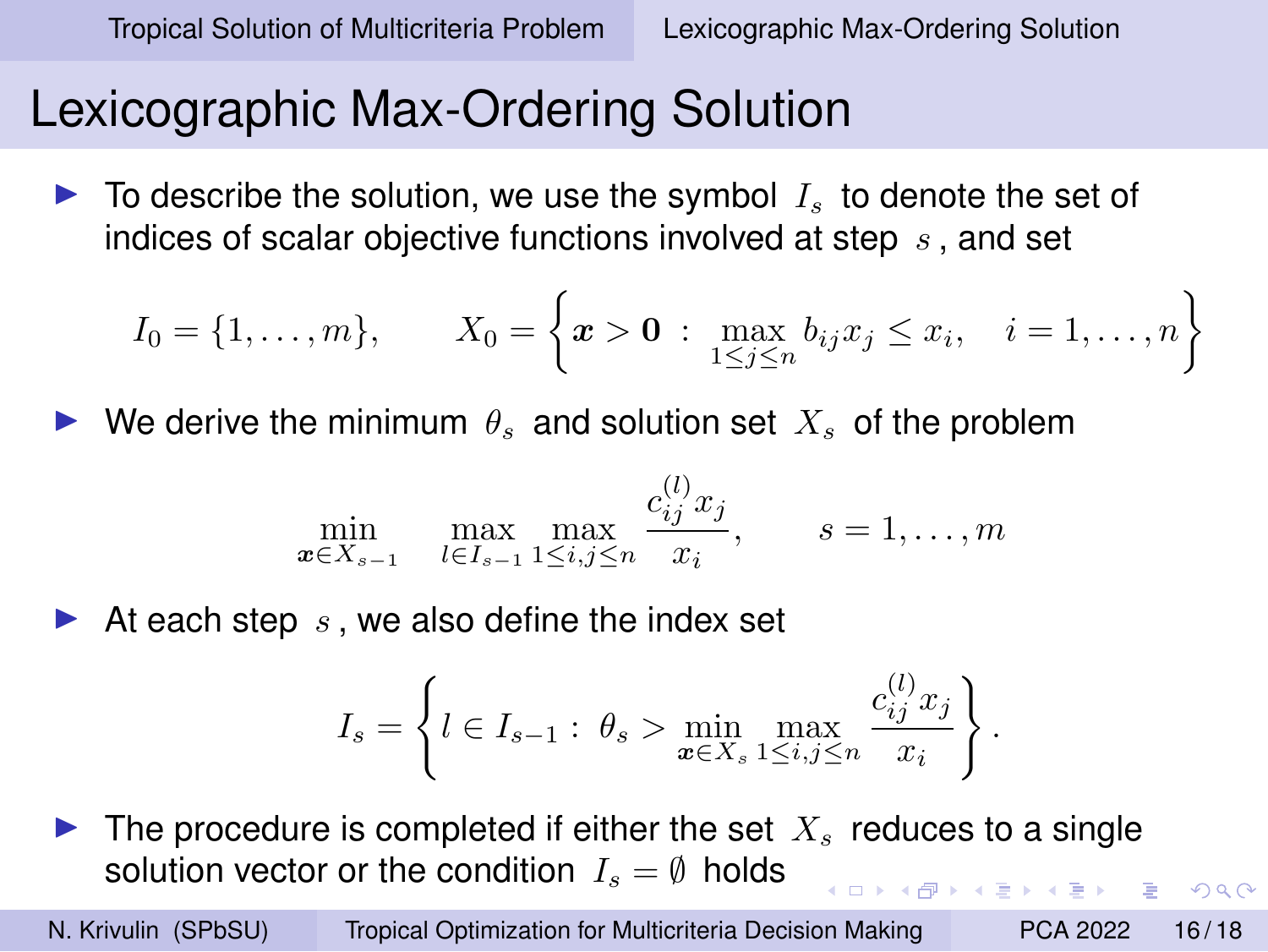## Lexicographic Max-Ordering Solution

#### **Theorem**

Let  $C_l$  for all  $l = 1, \ldots, m$  be matrices such that  $\text{Tr}(C_l) \neq 0$  , and  $\boldsymbol{B}$  be a *matrix such that*  $\text{Tr}(\mathbf{B}) \leq 1$ . With  $\mathbf{B}_0 = \mathbf{B}$  and  $I_0 = \{1, \ldots, m\}$ , define the *recurrence relations*

$$
\theta_s = \bigoplus_{k=1}^n \bigoplus_{0 \le i_1 + \dots + i_k \le n-k} \text{tr}^{1/k}(A_s B_{s-1}^{i_1} \cdots A_s B_{s-1}^{i_k}), \qquad A_s = \bigoplus_{l \in I_{s-1}} C_l,
$$
  

$$
I_s = \left\{ l \in I_{s-1} : \theta_s > \bigoplus_{k=1}^n \bigoplus_{0 \le i_1 + \dots + i_k \le n-k} \text{tr}^{1/n}(C_l B_s^{i_1} \cdots C_l B_s^{i_k}) \right\},
$$
  

$$
B_s = \theta_s^{-1} A_s \oplus B_{s-1}, \qquad s = 1, \dots, m.
$$

*Then, all lexicographic max-ordering solutions of the problem are given by*

$$
\boldsymbol{x} = \boldsymbol{B}^*_m \boldsymbol{u}, \qquad \boldsymbol{u} \neq \boldsymbol{0}
$$

KEL KALK KELKEL KARA